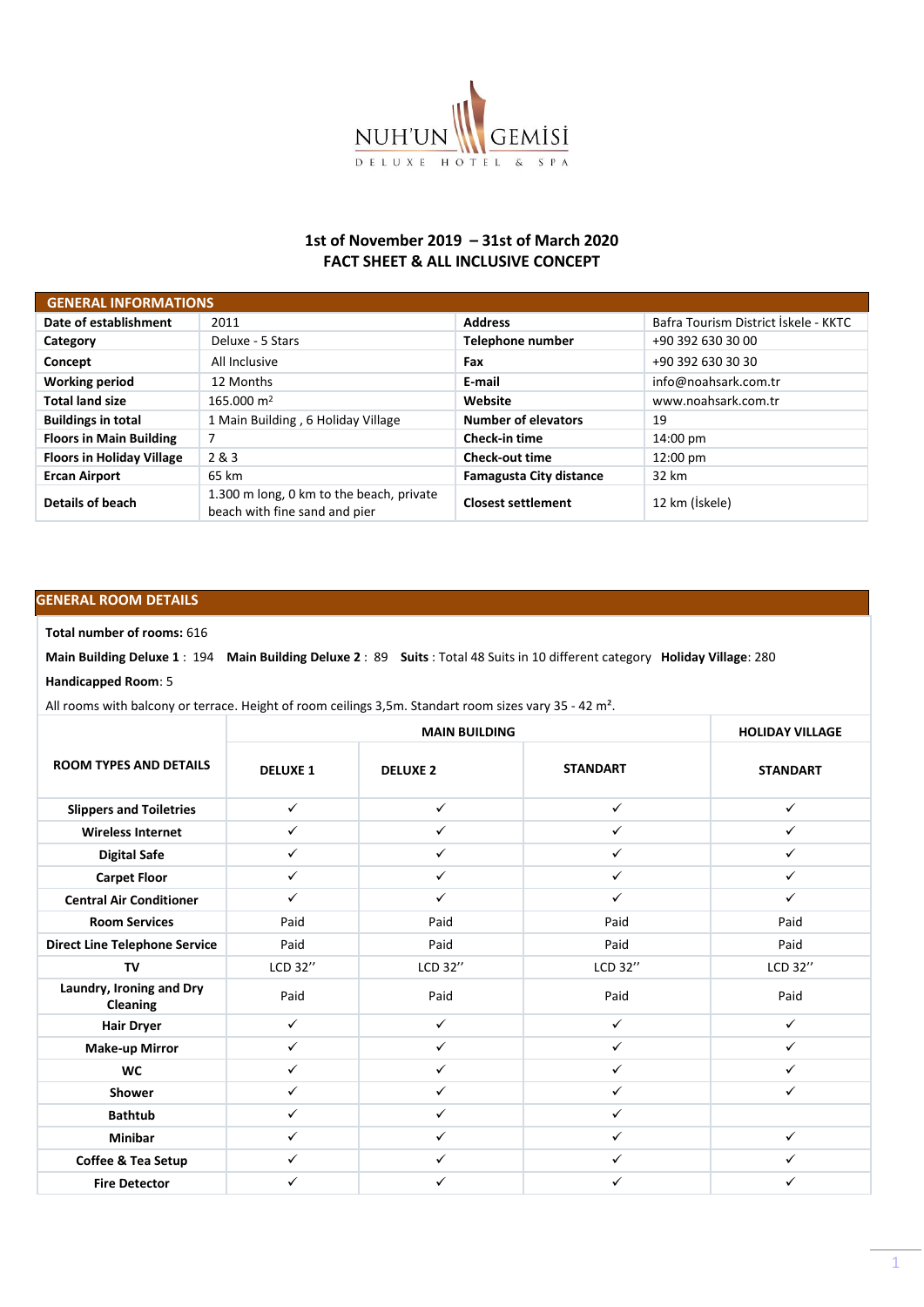| <b>FOOD &amp; BEVERAGES</b>             |                                                 |                                         |                                                                          |                                              |              |                      |  |
|-----------------------------------------|-------------------------------------------------|-----------------------------------------|--------------------------------------------------------------------------|----------------------------------------------|--------------|----------------------|--|
| <b>RESTAURANTS &amp;</b><br><b>BARS</b> | <b>ACTIVITY</b>                                 | <b>FORM</b>                             | <b>DESCRIPTION</b>                                                       | 1st of November 2019 - 31st of March<br>2020 |              |                      |  |
|                                         |                                                 |                                         |                                                                          | <b>FROM</b>                                  | <b>UNTIL</b> | <b>ALL INCLUSIVE</b> |  |
| <b>FLORA</b><br><b>RESTAURANT</b>       | <b>Breakfast</b>                                | Open Buffet                             | All drinks will be served to the table.                                  | 07:00                                        | 10:30        | ✓                    |  |
| (MAIN REST.)                            |                                                 |                                         |                                                                          |                                              |              |                      |  |
|                                         | Open Buffet<br>Lunch                            | All drinks will be served to the table. | 12:00                                                                    | 14:30                                        | ✓            |                      |  |
|                                         | <b>Snack Buffet</b><br>& Coffee<br><b>Break</b> | Open Buffet                             | Sweet & Salted Cookies, Varieties of Pastry and<br>Snacks.               | 15:30                                        | 17:30        | $\checkmark$         |  |
| <b>FLORA</b><br><b>RESTAURANT</b>       | <b>Dinner</b>                                   | Open Buffet                             | Children buffet, Diet Buffet,<br>All drinks will be served to the table. | 18:30                                        | 21:00        | ✓                    |  |
|                                         | (MAIN REST.)<br>Snack<br>Night Buffet           |                                         | Soup and Snacks                                                          | 23:30                                        | 00:30        | $\checkmark$         |  |
| <b>NOAH'S ARK</b><br><b>CAFE</b>        | Cafe                                            | Food                                    | <b>Desserts</b>                                                          | 10:00                                        | 00:00        | Paid                 |  |
| <b>ROOM SERVICE</b>                     | Food &<br><b>Beverages</b>                      | Menu                                    | Room Service Menu                                                        |                                              | 24 hours     | Paid                 |  |
| <b>ALABORA A'LA</b><br><b>CARTE</b>     | A'la Carte<br>Restaurant                        | Menu                                    | Mediterranean cuisine                                                    | 16:00                                        | 00:00        | Paid                 |  |

˟ Fresh fruit juices and icecreams are paid in all areas.

| <b>BARS</b>            |                                   |                  |                                                    |             |              |                                |  |  |  |  |
|------------------------|-----------------------------------|------------------|----------------------------------------------------|-------------|--------------|--------------------------------|--|--|--|--|
|                        |                                   |                  | 1st of November 2019 - 31st of March 2020          |             |              |                                |  |  |  |  |
| <b>BARS</b>            | <b>ACTIVITY</b>                   | <b>FORM</b>      | <b>DESCRIPTION</b>                                 | <b>FROM</b> | <b>UNTIL</b> | <b>ALL</b><br><b>INCLUSIVE</b> |  |  |  |  |
| <b>NOAH'S ARK CAFE</b> | Cafe                              | <b>Beverages</b> | Tea, Coffee Machines, Water,<br>Soft Drinks & Beer | 10:00       | 00:00        | $\checkmark$                   |  |  |  |  |
| <b>MINIBAR</b>         | <b>Beverage Services</b>          | Minibar          | Will be renewed every day                          |             |              | ✓                              |  |  |  |  |
| <b>ALABORA BAR</b>     | <b>Beverage Services</b>          | Menu             | <b>Beverage Services</b>                           | 16:00       | 00:00        | Paid                           |  |  |  |  |
| <b>ENGLISH PUB</b>     | Beverage Services &<br>Live Music | Menu             | <b>Beverage Services</b>                           | 18:00       | 01:00        | Paid                           |  |  |  |  |
| <b>VITAMIN BAR</b>     | <b>Beverage Services</b>          | Menu             | <b>Beverage Services</b>                           | 10:00       | 20:00        | Paid                           |  |  |  |  |

Age limit for English Pub is +18.

\* Fresh fruit juices and icecreams are paid in all areas.

| <b>MINIBAR</b> |        |               |      |  |
|----------------|--------|---------------|------|--|
| Water          | Drinks | Mineral Water | Beer |  |

| KARINA SPA & WELLNESS <sup>*</sup> From 10:00 until 20:00 |             |             |                     |             |             |  |  |  |
|-----------------------------------------------------------|-------------|-------------|---------------------|-------------|-------------|--|--|--|
| <b>SERVICE</b>                                            | <b>FREE</b> | <b>PAID</b> | <b>SERVICE</b>      | <b>FREE</b> | <b>PAID</b> |  |  |  |
| Indoor Pool                                               |             |             | <b>Resting Area</b> |             |             |  |  |  |
| <b>Fitness Center</b>                                     |             |             | Massage Service     |             |             |  |  |  |
| Sauna ***                                                 |             |             | Skin and Body Care  |             |             |  |  |  |
| Turkish Bath (Except rubbing services)                    |             |             | Steam Room***       |             |             |  |  |  |

\*Age limit for Karina Spa & Wellness Center is +12 due to safety reasons.

˟˟ Fitness Center will serves from 08:00 until 20:00. Age limit for Karina Spa & Wellness Center is +12 due to safety reasons.

\*\*\* Sauna and Steam Room serving from 12:00 until 20:00 on weekdays.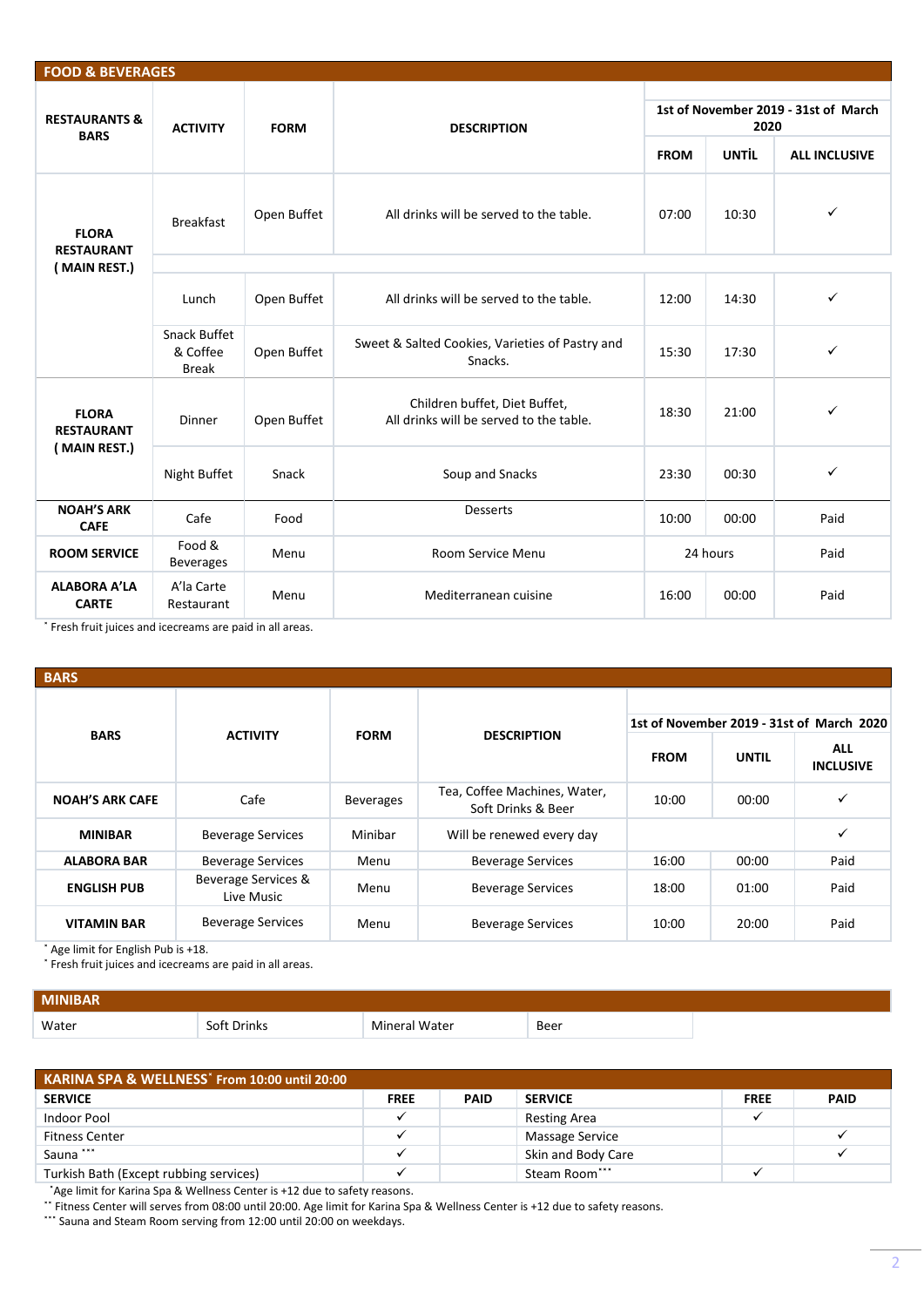| <b>SERVICES FOR HONEYMOONERS</b> |             |             |                                              |             |             |  |  |
|----------------------------------|-------------|-------------|----------------------------------------------|-------------|-------------|--|--|
| <b>SERVICES</b>                  | <b>FREE</b> | <b>PAID</b> | <b>SERVICES</b>                              | <b>FREE</b> | <b>PAID</b> |  |  |
| <b>Special Toiletries</b>        |             |             | Round-trip private transfer from/to airport. |             |             |  |  |
| Special Room Decoration          |             |             | Fresh Flower delivery                        |             |             |  |  |
| Breakfast service to the room    |             |             |                                              |             |             |  |  |
| Fruit basket & Wine              |             |             |                                              |             |             |  |  |

| <b>KARAKAÇAN KID'S CLUB</b>   |                |                          |                     |  |  |  |  |  |
|-------------------------------|----------------|--------------------------|---------------------|--|--|--|--|--|
| <b>CLUB</b>                   | KID'S CLUB     | <b>ACTIVITY</b>          | <b>HERSEY DAHIL</b> |  |  |  |  |  |
| $4 - 12$ Ages (Mini & Junior) | Activity Room, | Contests & Face painting |                     |  |  |  |  |  |

➢ Cartoon TV in rooms

Babysitter service is paid.

➢ Kid's Club will be serving from 10:00 until 17:00 on weekdays and from 10:00 until 23:00 on weekends.

| <b>ENTERTAINMENT</b>                                 |             |             |                 |             |             |  |  |
|------------------------------------------------------|-------------|-------------|-----------------|-------------|-------------|--|--|
| <b>ACTIVITY</b>                                      | <b>FREE</b> | <b>PAID</b> | <b>ACTIVITY</b> | <b>FREE</b> | <b>PAID</b> |  |  |
| Indoor Disco (23:00 - 01:00 Everyday except Mondays) |             |             | Table Tennis    |             |             |  |  |
| Dart                                                 |             |             | Pinball         |             |             |  |  |

| <b>SPORT AREAS</b>                    |             |             |                            |             |             |  |  |  |
|---------------------------------------|-------------|-------------|----------------------------|-------------|-------------|--|--|--|
| <b>SERVICE</b>                        | <b>FREE</b> | <b>PAID</b> | <b>SERVICE</b>             | <b>FREE</b> | <b>PAID</b> |  |  |  |
| Professional Football Field (1 Field) |             |             | Tennis Courts (4 Courts) * |             |             |  |  |  |
| Basketball Court(1 Court)*            |             |             |                            |             |             |  |  |  |

˟Lighting for basketball and tennis courts are paid.

| <b>OTHER SERVICES</b>                             |             |             |                                   |             |             |  |  |
|---------------------------------------------------|-------------|-------------|-----------------------------------|-------------|-------------|--|--|
| <b>SERVICE</b>                                    | <b>FREE</b> | <b>PAID</b> | <b>SERVICE</b>                    | <b>FREE</b> | <b>PAID</b> |  |  |
| Market                                            |             |             | <b>Health Services</b>            |             |             |  |  |
| <b>Rental Cars</b>                                |             |             | <b>Private Dinner Events</b>      |             |             |  |  |
| Transportation Services - VIP transfer, Bus, Taxi |             |             | <b>Private Celebration Events</b> |             |             |  |  |
| Wi-fi in all areas                                |             |             | Fax - Photocopy                   |             |             |  |  |
| Dry cleaning, Ironing and Laundry                 |             |             | Direct Line Telephone             |             |             |  |  |

➢ Hotel reserves it's rights to delay or change opening dates/hours for all facilities due to climate conditions or occupancy reasons.

➢ Hotel reserves it's rights to change the concept due to operational reasons.

- ➢ Check-in time is 14:00. Check-out time is 12:00.
- ➢ Concept starts with lunch on check-in and ends with breakfast on check-out date.
- ➢ 115 Turkish Lira(per person) of amount has to be paid in order to use hotel concept after 12:00 o'clock(check-out time). This price excludes Room usage, Dinner, and Karina Spa& Wellness Center.
- ➢ Guests who scheduled for late transfers might get their wristbands for free from the reception, which will allow them to use Noah's Ark Cafe(Only).
- ➢ Late check-out time is 18:00 o'clock and it's price is 210 Turkish Lira(per person). Hotel reserves it's rights to not provide late check-outs due to it's availability. Any late check-out exceeds 18:00 o'clock, will be charged with 1 night of accommodation fee(Daily rates).
- ➢ Hotel deposits 500 Turkish Lira(per room) of amount for the room from check-in till check-out.
- ➢ Quantity of room & towel cards given will be equal to number of guests. Any missing card will be charged with 10 Euros.
- ➢ Alcohol usage is illegal for guests under 18 years of age. Hotel is not responsible for any health issues might occur due to underage alcohol usage.